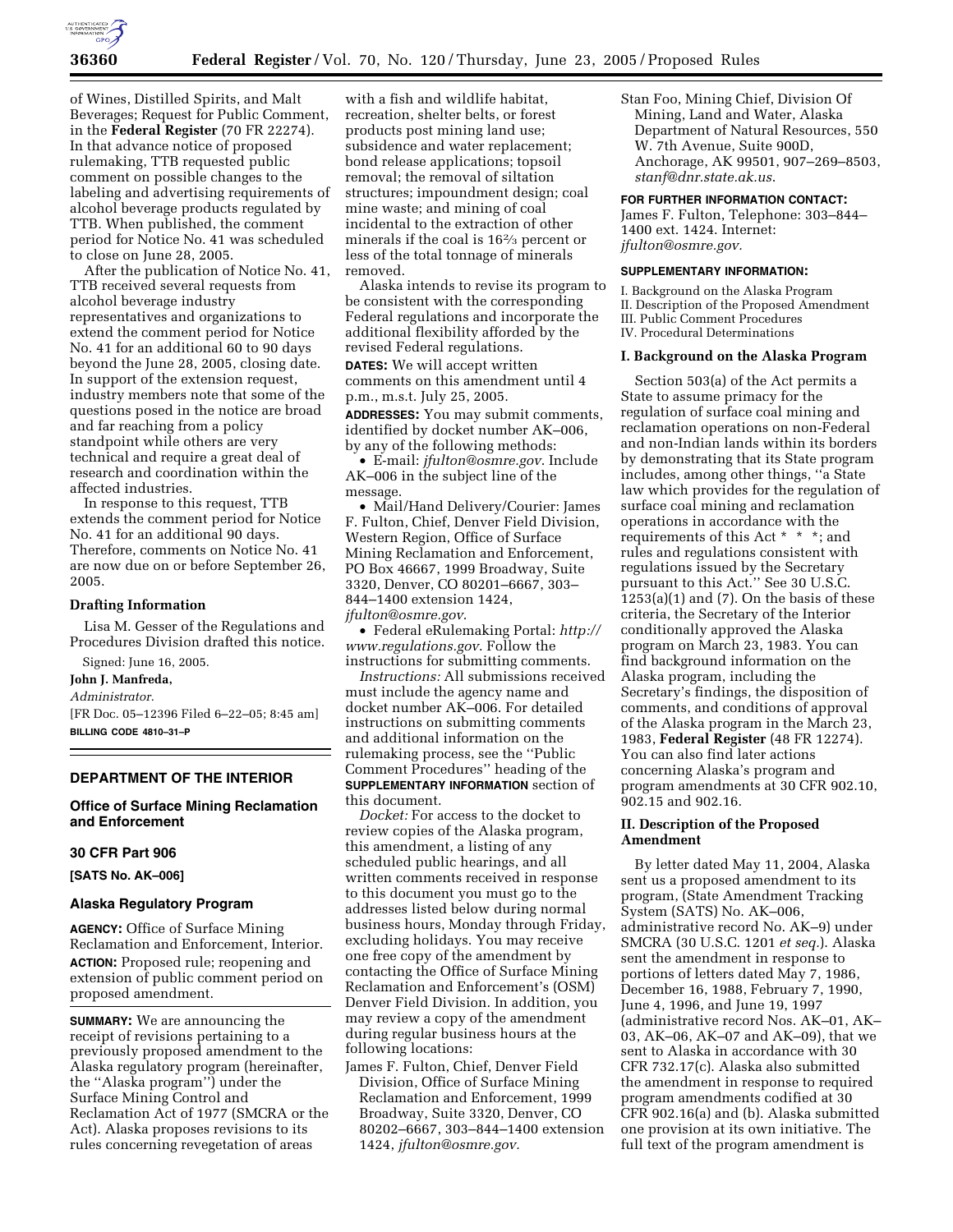available for you to read at the locations listed above under **ADDRESSES.**

We announced receipt of the proposed amendment in the July 19, 2004, **Federal Register** (69 FR 42920), provided an opportunity for a public hearing or meeting on its substantive adequacy, and invited public comment on its adequacy (administrative record No. AK–9–c). Because no one requested a public hearing or meeting, none was held. The public comment period ended on August 18, 2004. We received comments from one Federal agency.

During our review of the amendment, we identified concerns relating to the provisions of:

11 AAC (Alaska Annotated Code) 90.211(a), concerning the requirement that a permittee include in the application for each phase of bond release a *notarized* statement certifying that all applicable reclamation activities have been accomplished in accordance with appropriate rules and the approved reclamation plan;

11 AAC 90.311(g), concerning the subsection that provides the Commissioner of the Alaska Department of Natural Resources (Commissioner) the discretion to authorize an exemption from the requirements for the removal, stockpiling, and redistribution of topsoil and other materials;

11 AAC 90.336(f), concerning the need to incorporate by reference the criteria in the ''Minimum Emergency Spillway Hydrologic Criteria'' table found in the Natural Resources Conservation Service (NRCS) publication *Earth, Dams and Reservoirs* Techical Release No. 60 (TR–60) or include the ''Minimum Emergency Spillway Hydrologic Criteria'' table in its performance standards for impoundments;

11 AAC 90.457(c)(3), concerning consultation with, and approval by the State forestry and wildlife agencies with regard to the minimum planting and stocking arrangements for areas to be developed for fish and wildlife habitat, recreation, shelter belts, or forest products postmining land use;

11 AAC 90.461(g)(1) through (4), concerning rebuttable presumption in rules governing subsidence and water replacement; and 11 AAC 652(i), concerning the use of the word ''counties.''

We notified Alaska of our concerns by letter dated October 4, 2004 (administrative record No. AK–9–3). Alaska responded in a letter dated April 1, 2005, by submitting a revised amendment (administrative record No. AK–9–4).

Alaska requested that we withdraw from the May 11, 2004, amendment

proposed revisions at (1) 11 AAC 90.457(c)(3), concerning consultation with, and approval by the State forestry and wildlife agencies with regard to the minimum planting and stocking arrangements for areas to be developed for fish and wildlife habitat, recreation, shelter belts, or forest products postmining land use; and (2) 11 AAC  $90.461(g)(1)$  through  $(4)$ , concerning rebuttable presumption in rules governing subsidence and water replacement.

To require a notarized statement, Alaska proposes to add to 11 AAC 90.211(a), concerning bond release procedure and criteria, the requirement that the permittee shall include in the application for bond release a notarized statement which certifies that all applicable reclamation activities have been accomplished in accordance with the requirements of Alaska Statute 27.21, 11 AAC 90, and the approved reclamation plan. Such certification shall be submitted for each application or phase of bond release.

To remove the discretion of the Commissioner to authorize an exemption from the requirements for the removal, stockpiling, and redistribution of topsoil and other materials, Alaska proposes to delete subsection 11 AAC 90.311(g), concerning removal of topsoil which allows, in lieu of the requirements of this chapter for removal, stockpiling, and redistribution of topsoil and other materials, that the Commissioner will, in his or her discretion, authorize the handling of the material as part of the backfilling and grading process under 11 AAC 90.441 and 11 AAC 90.443.

To clarify the intent of the rule with editorial revisions, Alaska now proposes that 11 AAC 90.331(e), concerning siltation structures, require that unless removal is authorized under 11 AAC 90.232(b), a siltation structure may not be removed before the Commissioner's approval under 11 AAC 90.323(b), until after the disturbed area has been stabilized and revegetated, and no earlier than two years after the last augmented seeding. When the structure is removed, the operator must regrade and revegetate the affected land in accordance with the requirements of this chapter, unless the Commissioner approves retaining a pond, or ponds, as part of the postmining land use under 11 AAC 90.481. Any pond proposed for retention must meet all requirements for a permanent impoundment under 11 AAC 90.336–11 AAC 90.338 and 11 AAC 90.351.

To require that certain impoundments be designed according to NRCS TR–60, Alaska proposes to add a new

subsection at 11 AAC 90.336(g), concerning impoundment design and construction, to require that impoundments meeting the class B or C criteria for dams in NRCS TR–60 shall comply with ''Minimum Emergency Spillway Hydrologic Criteria'' table in TR–60 and the requirements of this section.

To clarify the intent of the rule with an editorial revision, Alaska proposes that 11 AAC 90.395(a), concerning general requirements for coal mine waste, require that all coal mine waste disposed of in an area other than the mine workings or excavations shall be placed in new or existing disposal areas within a permit area, which is approved by the Commissioner for this purpose.

To require publication in a newspaper of Statewide circulation rather than circulation in a county, Alaska proposes that 11 AAC 90.652(i), concerning the requirements for the content of an application for exemption from a permit for mining of coal incidental to the extraction of other minerals if the coal is 162⁄3 percent or less of the total tonnage of minerals removed, require that the application include, among other things, evidence of publication in a newspaper of Statewide circulation and in a newspaper of general circulation in the vicinity of the mining area, of a public notice that an application for exemption has been filed with the regulatory authority (the public notice must identify the persons claiming the exemption and must contain a description of the proposed operation and its locality that is sufficient for interested persons to identify the operation).

#### **III. Public Comment Procedures**

#### *Written Comments*

Send your written comments to OSM at the address given above. Your written comments should be specific, pertain only to the issues proposed in this rulemaking, and include explanations in support of your recommendations. We will not consider or respond to your comments when developing the final rule if they are received after the close of the comment period (see DATES). We will make every attempt to log all comments into the administrative record, but comments delivered to an address other than the Denver Field Division may not be logged in.

#### *Electronic Comments*

Please submit Internet comments as an ASCII file avoiding the use of special characters and any form of encryption. Please also include ''Attn: SATS No. AK–006'' and your name and return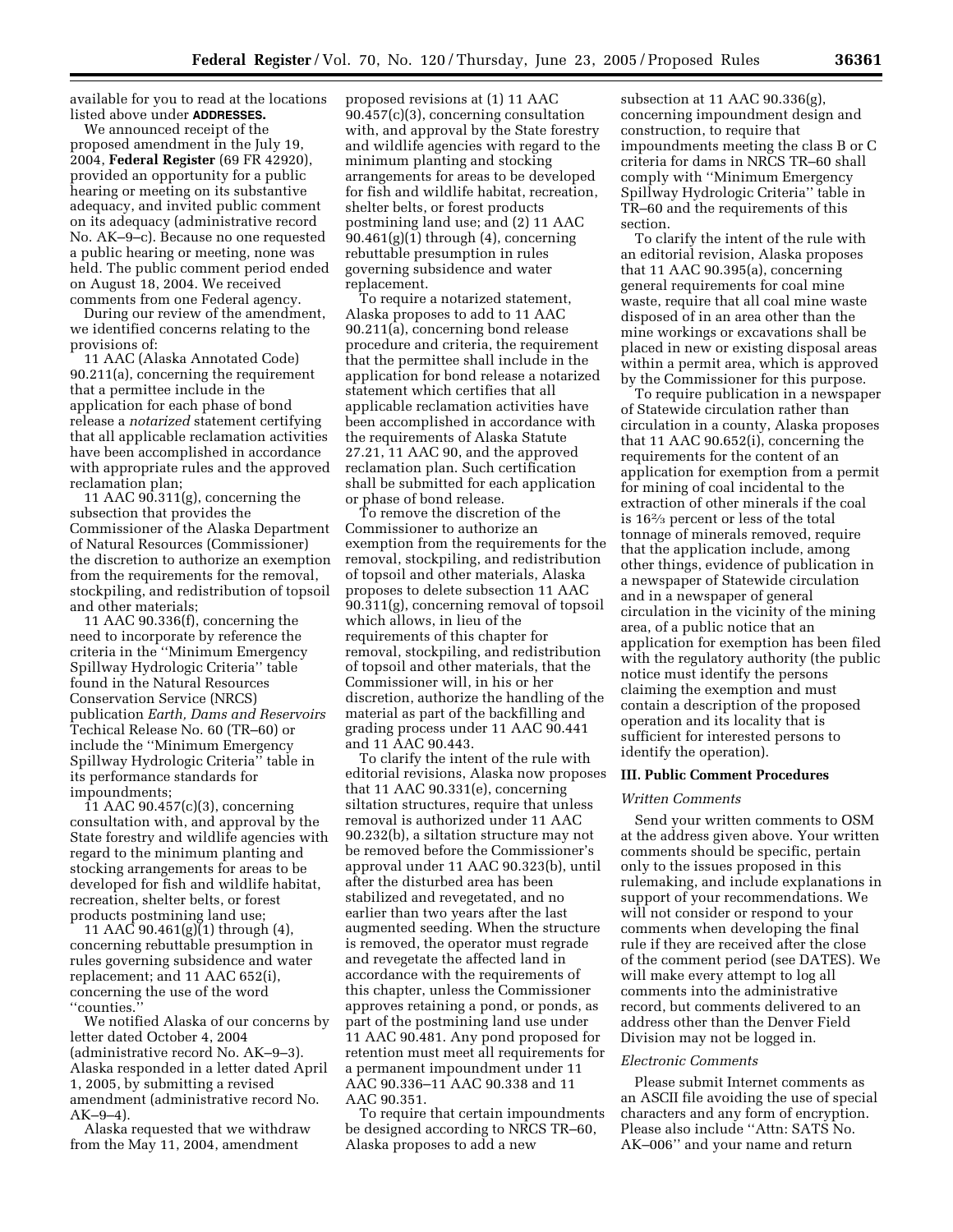address in your Internet message. If you do not receive a confirmation that we have received your Internet message, contact the Denver Field Division at 303–844–1400 extension 1424.

### *Availability of Comment*

We will make comments, including names and addresses of respondents, available for public review during normal business hours. We will not consider anonymous comments. If individual respondents request confidentiality, we will honor their request to the extent allowable by law. Individual respondents who wish to withhold their name or address from public review, except for the city or town, must state this prominently at the beginning of their comments. We will make all submissions from organizations or businesses, and from individuals identifying themselves as representatives or officials of organizations or businesses, available for public review in their entirety.

#### **IV. Procedural Determinations**

#### *Executive Order 12630—Takings*

This rule does not have takings implications. This determination is based on the analysis performed for the counterpart Federal regulation.

## *Executive Order 12866—Regulatory Planning and Review*

This rule is exempted from review by the Office of Management and Budget (OMB) under Executive Order 12866.

## *Executive Order 12988—Civil Justice Reform*

The Department of the Interior has conducted the reviews required by section 3 of Executive Order 12988 and has determined that this rule meets the applicable standards of subsections (a) and (b) of that section. However, these standards are not applicable to the actual language of State regulatory programs and program amendments because each program is drafted and promulgated by a specific State, not by OSM. Under sections 503 and 505 of SMCRA (30 U.S.C. 1253 and 1255) and the Federal regulations at 30 CFR 730.11, 732.15, and 732.17(h)(10), decisions on proposed State regulatory programs and program amendments submitted by the States must be based solely on a determination of whether the submittal is consistent with SMCRA and its implementing Federal regulations and whether the other requirements of 30 CFR Parts 730, 731, and 732 have been met.

### *Executive Order 13132—Federalism*

This rule does not have federalism implications. SMCRA delineates the roles of the Federal and State governments with regard to the regulation of surface coal mining and reclamation operations. One of the purposes of SMCRA is to ''establish a nationwide program to protect society and the environment from the adverse effects of surface coal mining operations.'' Section 503(a)(1) of SMCRA requires that State laws regulating surface coal mining and reclamation operations be ''in accordance with'' the requirements of SMCRA. Section 503(a)(7) requires that State programs contain rules and regulations ''consistent with'' regulations issued by the Secretary pursuant to SMCRA.

## *Executive Order 13175—Consultation and Coordination With Indian Tribal Governments*

In accordance with Executive Order 13175, we have evaluated the potential effects of this rule on Federallyrecognized Indian Tribes and have determined that the rule does not have substantial direct effects on one or more Indian Tribes, on the relationship between the Federal government and Indian Tribes, or on the distribution of power and responsibilities between the Federal government and Indian Tribes. The rule does not involve or affect Indian Tribes in any way.

## *Executive Order 13211—Regulations That Significantly Affect the Supply, Distribution, or Use of Energy*

On May 18, 2001, the President issued Executive Order 13211 which requires agencies to prepare a Statement of Energy Effects for a rule that is (1) considered significant under Executive Order 12866, and (2) likely to have a significant adverse effect on the supply, distribution, or use of energy. Because this rule is exempt from review under Executive Order 12866 and is not expected to have a significant adverse effect on the supply, distribution, or use of energy, a Statement of Energy Effects is not required.

## *National Environmental Policy Act*

This rule does not require an environmental impact statement because section 702(d) of SMCRA (30 U.S.C. 1292(d)) provides that agency decisions on proposed State regulatory program provisions do not constitute major Federal actions within the meaning of section 102(2)(C) of the National Environmental Policy Act (42 U.S.C. 4332(2)(C)).

### *Paperwork Reduction Act*

This rule does not contain information collection requirements that require approval by OMB under the Paperwork Reduction Act (44 U.S.C. 3507 *et seq.*).

## *Regulatory Flexibility Act*

The Department of the Interior certifies that this rule will not have a significant economic impact on a substantial number of small entities under the Regulatory Flexibility Act (5 U.S.C. 601 *et seq.*). The State submittal, which is the subject of this rule, is based upon counterpart Federal regulations for which an economic analysis was prepared and certification made that such regulations would not have a significant economic effect upon a substantial number of small entities. In making the determination as to whether this rule would have a significant economic impact, the Department relied upon the data and assumptions for the counterpart Federal regulations.

### *Small Business Regulatory Enforcement Fairness Act*

This rule is not a major rule under 5 U.S.C. 804(2), the Small Business Regulatory Enforcement Fairness Act. This rule: (a) Does not have an annual effect on the economy of \$100 million; (b) will not cause a major increase in costs or prices for consumers, individual industries, Federal, State, or local government agencies, or geographic regions; and (c) does not have significant adverse effects on competition, employment, investment, productivity, innovation, or the ability of U.S.-based enterprises to compete with foreign-based enterprises. This determination is based upon the fact that the State submittal, which is the subject of this rule, is based upon counterpart Federal regulations for which an analysis was prepared and a determination made that the Federal regulation was not considered a major rule.

### *Unfunded Mandates*

This rule will not impose an unfunded mandate on State, local, or tribal governments or the private sector of \$100 million or more in any given year. This determination is based upon the fact that the State submittal, which is the subject of this rule, is based upon counterpart Federal regulations for which an analysis was prepared and a determination made that the Federal regulation did not impose an unfunded mandate.